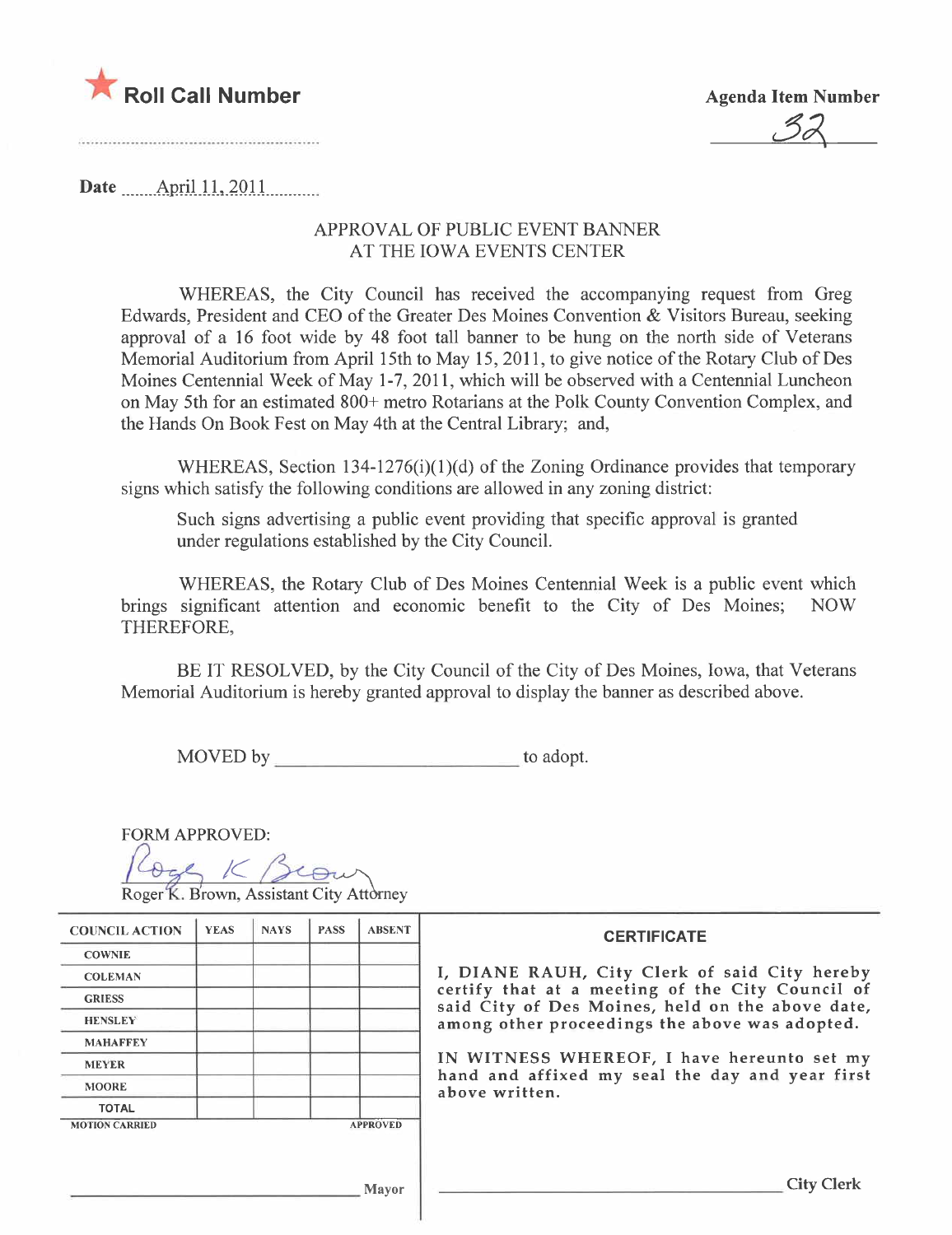## Herzberg, Karen M.

From: Sent: To: Subject: Attachments: Rauh, Diane i. Wednesday, April 06, 2011 3:22 PM Herzberg, Karen M. FW: Rotary Banner on Vets Centennial\_ Street\_ Banners.pdf

Madam Clerk,

Attached, please find the artwork for our upcoming banner request. The banner would be hung on the north side of Vets Auditorium from April 15 to May 15. The size of the banner is 48' X 16' Vinyl with 1" hem. Please let me know if you need anything else.

32

Thank you for your usual cooperation and service!



Greg Edwards President / CEO Greater Des Moines Convention & Visitors Bureau 400 Locust Street, Suite 265 Des Moines, IA 50309 (515) 699-3438 Direct / (515) 244-9757 Fax / (800) 451 -2625 Toll Free 1i :1: ~ G

The GDMCVB is accredited by Destination Management Association International and is proud to serve as your destination marketing expert.